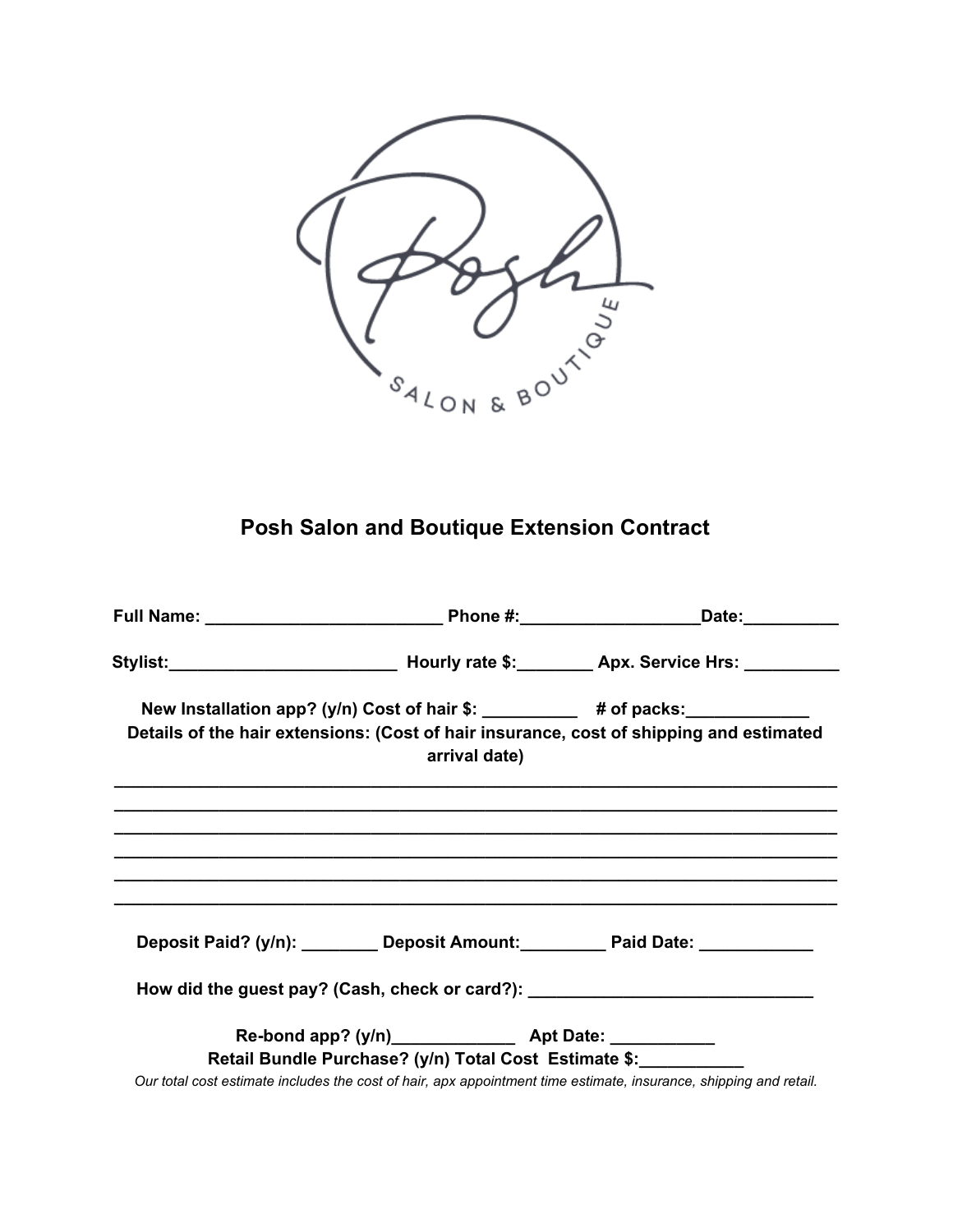# **What you should know…(Please initial each one)**

I, \_\_\_\_\_\_\_\_\_\_\_\_\_\_\_\_\_\_(clients name), Posh Salon and Boutique and my stylist, understand and mutually agree upon the following terms and conditions:

- We have partnered with Donna Bella to source our extensions. We require the hair to be paid in FULL at the time of booking your installation appointment. Since every appointment is especially reserved for you, we require a \$100 non-refundable deposit at the time of booking. \_\_\_\_\_\_**initial**
- At the time of installation we will send you home with all the proper hair care to use in order to have a successful experience with extensions. We use the "Length Goals" system from Matrix. Length Goals Shampoo & Conditioner are sulfate free, and they have delicate cleansing agents suitable for hair extensions. You will also receive the Length Goals Spray. Just spray into your freshly washed hair before using your wet brush.This product will allow you to blow dry your extensions with ease and protect your hair from harsh temperatures up to 450 degrees from your blow dry and flat iron. You will also receive a wet brush that goes best with your extensions to prevent tugging and breaking. This extension retail bundle is REQUIRED for all new extension guests. We do not guarantee our work and will not perform the extension service without the proper home care in order. Our extension retail bundle is \$60.00. **\_\_\_\_\_\_ initial**
- We do not guarantee any extensions that were not purchased at Posh. There will be an additional \$99 fee for installing any other extension brands. **\_\_\_\_\_\_initial**
- **Expectations of extensions Day 1:** The weight of the new hair hair may cause your scalp to feel some sort of discomfort. To help get your scalp used to the new extensions be sure you're brushing through your hair gently with the proper extension brush you received in your extension kit. We recommended braiding your hair when dry, never go to sleep with wet hair, this will create breakage and tension on your hair from the extra weight of the wet extension and rolling around in your sleep. If the hair extensions are maintained regularly and take care of as recommended by your stylist, any negative effects of hair extensions are minimized.
- In the first week of your installation appointment, if you are experiencing continuous discomfort please contact the salon and your stylist to schedule a follow up appointment to ensure proper care and satisfaction. Call or text us at 970-644-5858 with any questions or concerns. Any extension that slips within the first week of installation is complementary to put back in. Any extension after one week of the appointment that needs to be re-bonded will be \$10.00 per tape.
- **●** Should you decide NOT to proceed with installing hair extensions after they have been ordered, Donna Bella MAY accept a return if the hair is unused and packaged. In this case, Posh Salon and Boutique cannot issue you a refund of your deposit, cost of hair, shipping or insurance. **and initial.**
- Your installation is only guaranteed for exactly eight weeks, (max) after that the salon/stylist is not liable for any damage or discomfort. Failure to reschedule a new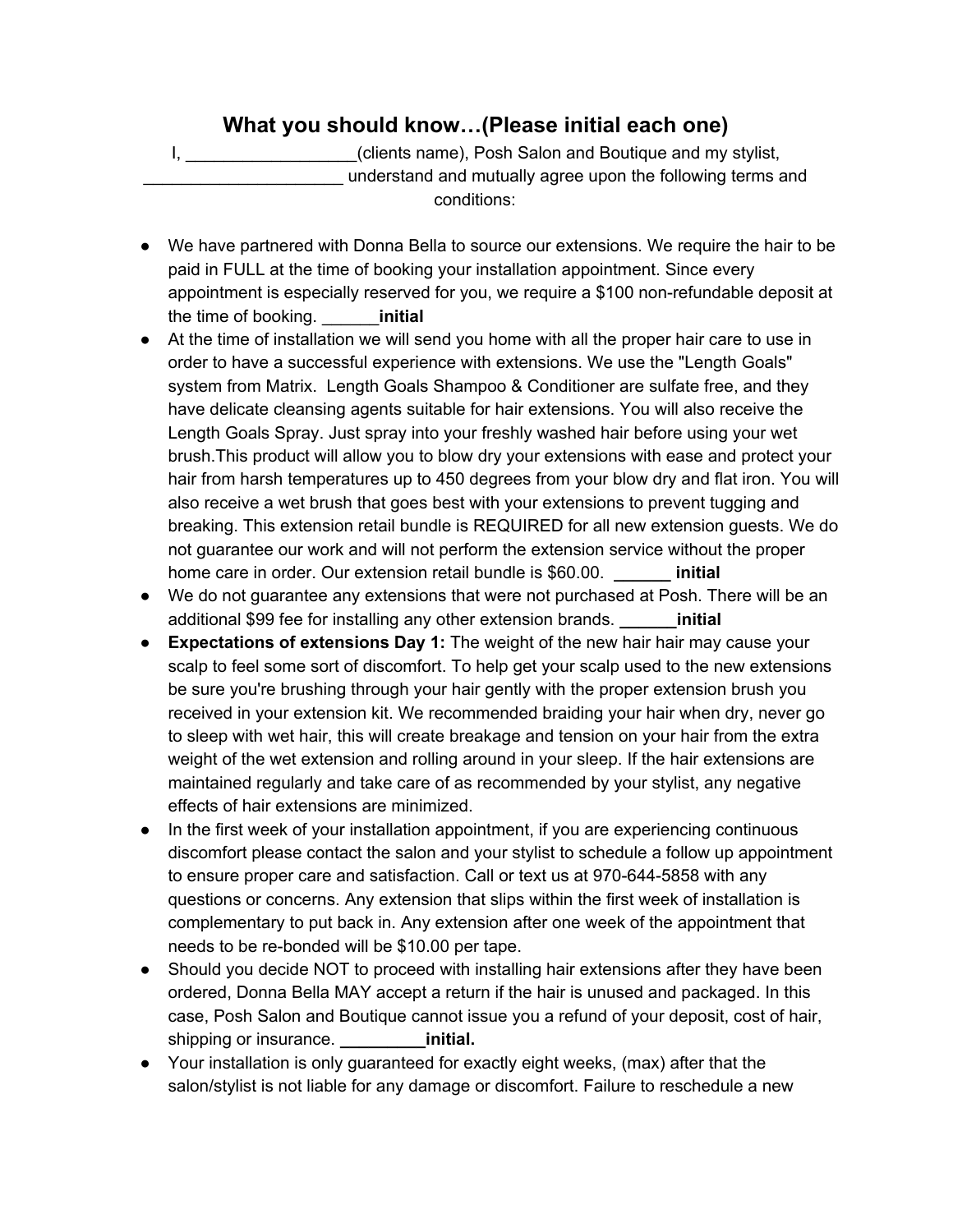appointment and going longer in between re-bond appointments can result in damage to your hair and scalp. Posh Salon and Boutique and the stylist are not responsible for any damage due to going past 8 weeks between appointments.

### \_\_\_\_\_\_\_**initial**

- I understand that in rare cases, installing hair extensions can cause traction alopecia hair loss and balding for the extra weight on the scalp and hair. **\_\_\_\_\_\_\_\_initial**
- **●** Extensions may cause hair tangling, matting, loss of shine, itchiness, and pain. In rare cases, extensions may cause contact dermatitis, a life-threatening allergic reaction to the glue, bond or other chemicals used for extension application, maintenance or removal. **\_\_\_\_\_\_\_\_\_initial**
- **●** Neither the stylist or Posh Salon and Boutique will be responsible for any medical issues/complications that can arise through the wearing of extensions. **\_\_\_\_\_\_\_initial.**
- The stylist can reserve the right to refuse any installation or maintenance of hair extensions due to circumstances that may compromise the integrity of the hair/scalp/health. **\_\_\_\_\_\_\_ initial**
- After the one week grace period if you experience any fallen extensions you can come in for a mini install**, \$10 per extension.** If after the installation, if your hair extensions need premature maintenance or removal, and if the cause of such maintenance or removal is determined (by the stylist) to be because of improper maintenance, or alteration of the extensions by yourself or a third party then I may be charged up to \$149 an hour. **\_\_\_\_\_\_\_\_ initial**
- I understand that my extensions are NOT guaranteed unless I am using the recommended home care products. I also understand any extensions are only guaranteed if I am wearing the Donna Bella Extensions purchased thru Posh. **\_\_\_\_\_\_initial**
- **●** I understand that it is my responsibility to adhere to my next extension appointment for maintenance or removal of my hair extensions. **\_\_\_\_\_\_\_\_initial.**
- **●** I understand that failure to show up to the original appointment or failure to reschedule a new appointment within 5 days of the original appointment can result in damage to my hair extensions, scalp or hair that the stylist and Posh Salon and Boutique are not responsible for. **\_\_\_\_\_\_\_initial.**
- **● Your next removal & re-bond appointment is on \_\_\_\_\_\_\_\_\_\_\_\_\_ initial\_\_\_\_\_\_\_**
- **● My next appointment I will need:**

|                        | along with re-bond & instillation, my total cost of my future |  |
|------------------------|---------------------------------------------------------------|--|
| appointment will be \$ | initial                                                       |  |

**\_\_\_\_\_\_\_\_\_\_\_\_\_\_\_\_\_\_\_\_\_\_\_\_\_\_\_\_\_\_\_\_\_\_\_\_\_\_\_\_\_\_\_\_\_\_\_\_\_\_\_\_\_\_\_\_\_\_\_\_\_\_\_\_\_\_\_\_\_\_ \_\_\_\_\_\_\_\_\_\_\_\_\_\_\_\_\_\_\_\_\_\_\_\_\_\_\_\_\_\_\_\_\_\_\_\_\_\_\_\_\_\_\_\_\_\_\_\_\_\_\_\_\_\_\_\_\_\_\_\_\_\_\_\_\_\_\_\_\_\_ \_\_\_\_\_\_\_\_\_\_\_\_\_\_\_\_\_\_\_\_\_\_\_\_\_\_\_\_\_\_\_\_\_\_\_\_\_\_\_\_\_\_\_\_\_\_\_\_\_\_\_\_\_\_\_\_\_\_\_\_\_\_\_\_\_\_\_\_\_\_**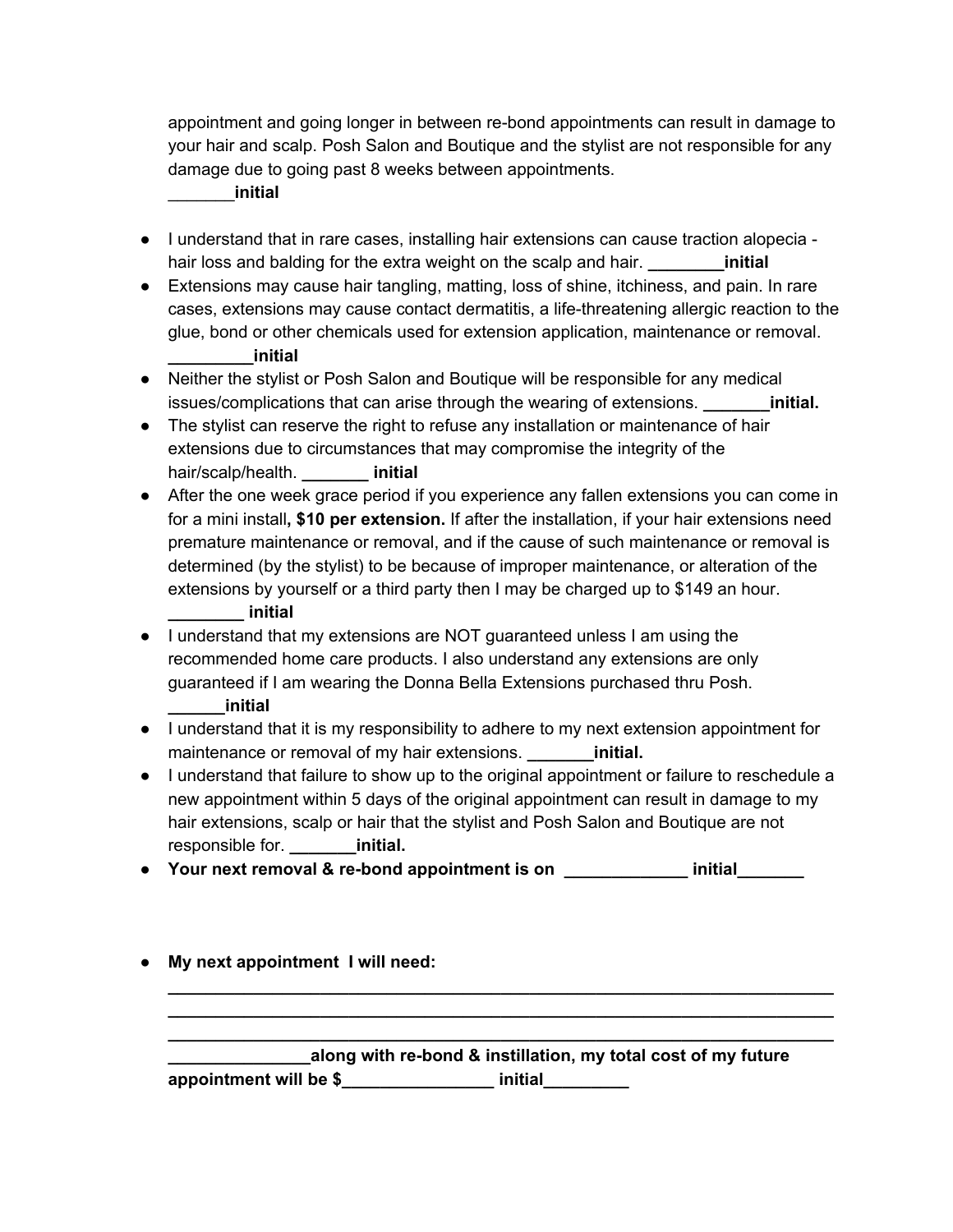*By signing below I acknowledge that I have read and understand the terms of this agreement, and that any questions concerning these policies have been discussed with me. My stylist has given me sufficient details about the hair extension application method, total cost, maintenance procedures and all health and safety warnings. I have been made aware of possible medical complications that may arise during or after the installation and wear of hair extensions on my hair/scalp. I also understand that my \$100.00 deposit is non-refundable. This means that if you cancel less than 24 hours in advance your deposit will be kept and a new deposit will be required to book another appointment.*

| <b>Client Name:</b> | <b>Stylist Name:</b> |  |
|---------------------|----------------------|--|
|                     |                      |  |

**Client Signature:\_\_\_\_\_\_\_\_\_\_\_\_\_\_\_\_\_\_\_\_\_\_\_\_ Stylist signature:\_\_\_\_\_\_\_\_\_\_\_\_\_\_\_\_\_\_\_\_\_\_\_**

*\*This is a signed copy is for salon record, we will make you a copy to take home for reference.*

## **Client take home documents and reference**

#### **Extension Hair Care:**

- Brush hair often, do not allow nape area to matte and tangle, be sure to carry a brush in order to detangle your hair throughout your day.
- Use recommended hair care MATRIX LENGTH GOAL SYSTEM & Wet Brush
- Do not wash hair excessively: recommended three times a week, be sure to use webbed fingers in between bonds for minor disruption.
- Do not use high tension hair ties, scrunchies recommended.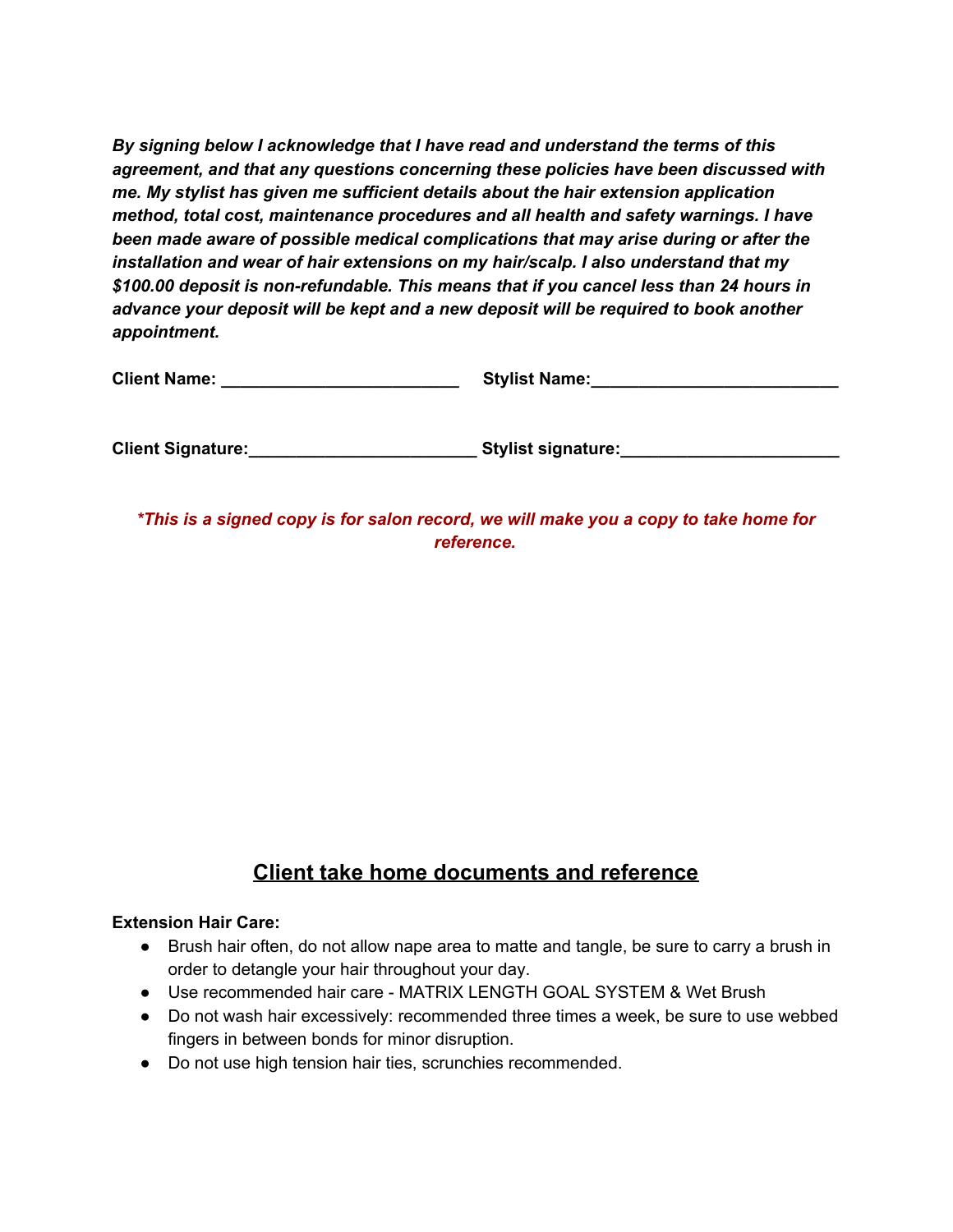- Coloring your extensions should only be done by your stylist. Posh Salon and Boutique is not liable for damaged extensions when damage occurs outside of the salon.
- When conditioning your hair be sure to stay away from the extension bond, the conditioner can create slippage that may result in a fallen extension.
- Be sure to not apply oil to the bonds or near them.
- Sleeping on a silk pillowcase keeps extensions soft and tangle free during sleep.

### **FAQs**

- Am I a good candidate for hair extensions?
	- Unfortunately extensions are not a "one size fits all" type of service. Being a good candidate for hair extensions is dependent on your hair type, length, condition of your natural hair and your end goal. Not sure if you are a good fit? No worries! We offer complimentary online consultations, book one now. Just go to our "BOOK 24/7 page" Find a service provider that offers extension services (Alexus, Dianne, Jessica.) Find the service that says "Extension Consultation".
	- During your consultation, your extension specialist will be able to help determine if extensions are right for you.
- Do you offer consultations?
	- Yes! In fact they are complementary AND required before making an appointment for extensions. During your consultation we will discuss your beauty budget and hair goals to determine a starting point. From there we will look at your hair and decide if you are a good fit for hair extensions. If everything is a go, we order your extensions and book your installation appointment that day! Please note that we require the guest pay for 100% of their hair at time of booking. A \$100 non-refundable deposit is also required at the time of booking. Your deposit goes towards your extension appointment and will be deducted at the time of check out.
- Do extensions damage your hair?
	- Proper application and maintenance of your extensions will keep damage to a minimum. Waiting too far in between re-bond appointments can result in tugging, matting and tearing of the hair follicles at the root causing damage. Your extension specialist will go over all of your home care instructions with you, and pre-book your next re-bond appointment between 6 and 8 weeks to avoid damage.
- How often do you need to move up your extensions?
	- $\circ$  A move up or "re-bond" as we like to call it, is recommended every 6-8 weeks. This helps prevent too much grow out between your natural hair and extension, which is where the extension has room to twist, matte, tug and damage.
- Why do you have to use special products with extensions?
	- During your first installation appointment we will send you home with our Extension Retail Bundle. This will include a wet brush, Matrix Length Goals Shampoo, Conditioner and Detangler. These products are sulfate free. Products